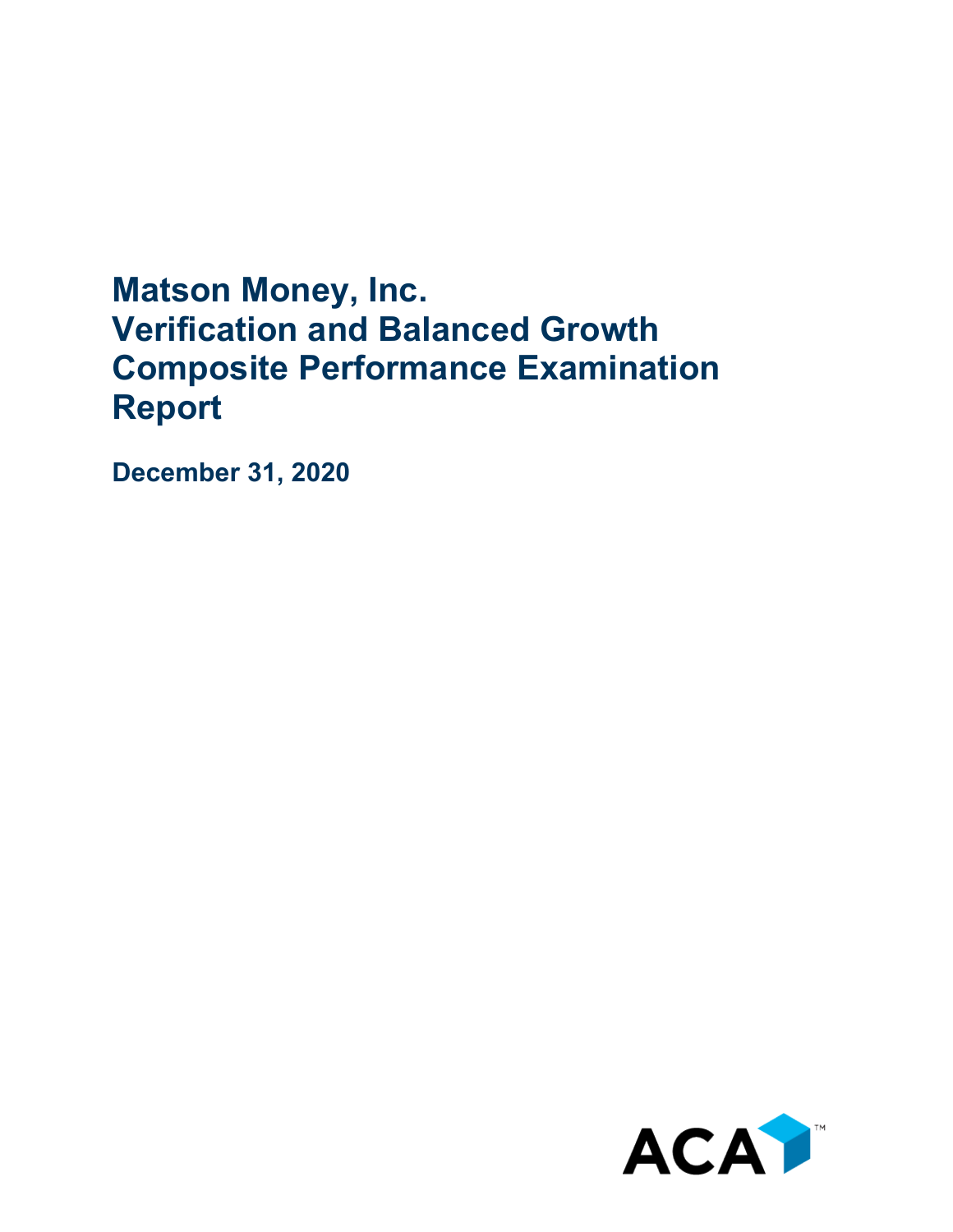

## **Verification and Performance Examination Report**

Board of Directors Matson Money, Inc.

We have verified whether Matson Money, Inc. (the "Firm") has, for the periods from January 1, 2017 through December 31, 2020, established policies and procedures for complying with the Global Investment Performance Standards (GIPS®) related to composite and pooled fund maintenance and the calculation, presentation, and distribution of performance that are designed in compliance with the GIPS standards, as well as whether these policies and procedures have been implemented on a firm-wide basis. GIPS® is a registered trademark of CFA Institute. CFA Institute does not endorse or promote this organization, nor does it warrant the accuracy or quality of the content contained herein. We have also examined the Firm's Balanced Growth Composite for the periods from January 1, 2017 through December 31, 2020.

The Firm's management is responsible for its claim of compliance with the GIPS standards, the design and implementation of its policies and procedures, and for the accompanying Balanced Growth Composite's GIPS composite report. Our responsibilities are to be independent from the Firm and to express an opinion based on our verification and performance examination. We conducted this verification and performance examination in accordance with the required verification and performance examination procedures of the GIPS standards, which includes testing performed on a sample basis. We also conducted such other procedures as we considered necessary in the circumstances.

In our opinion, for the periods from January 1, 2017 through December 31, 2020, the Firm's policies and procedures for complying with the GIPS standards related to composite and pooled fund maintenance, as well as the calculation, presentation, and distribution of performance, have been, in all material respects:

- Designed in compliance with the GIPS standards, and
- Implemented on a firm-wide basis.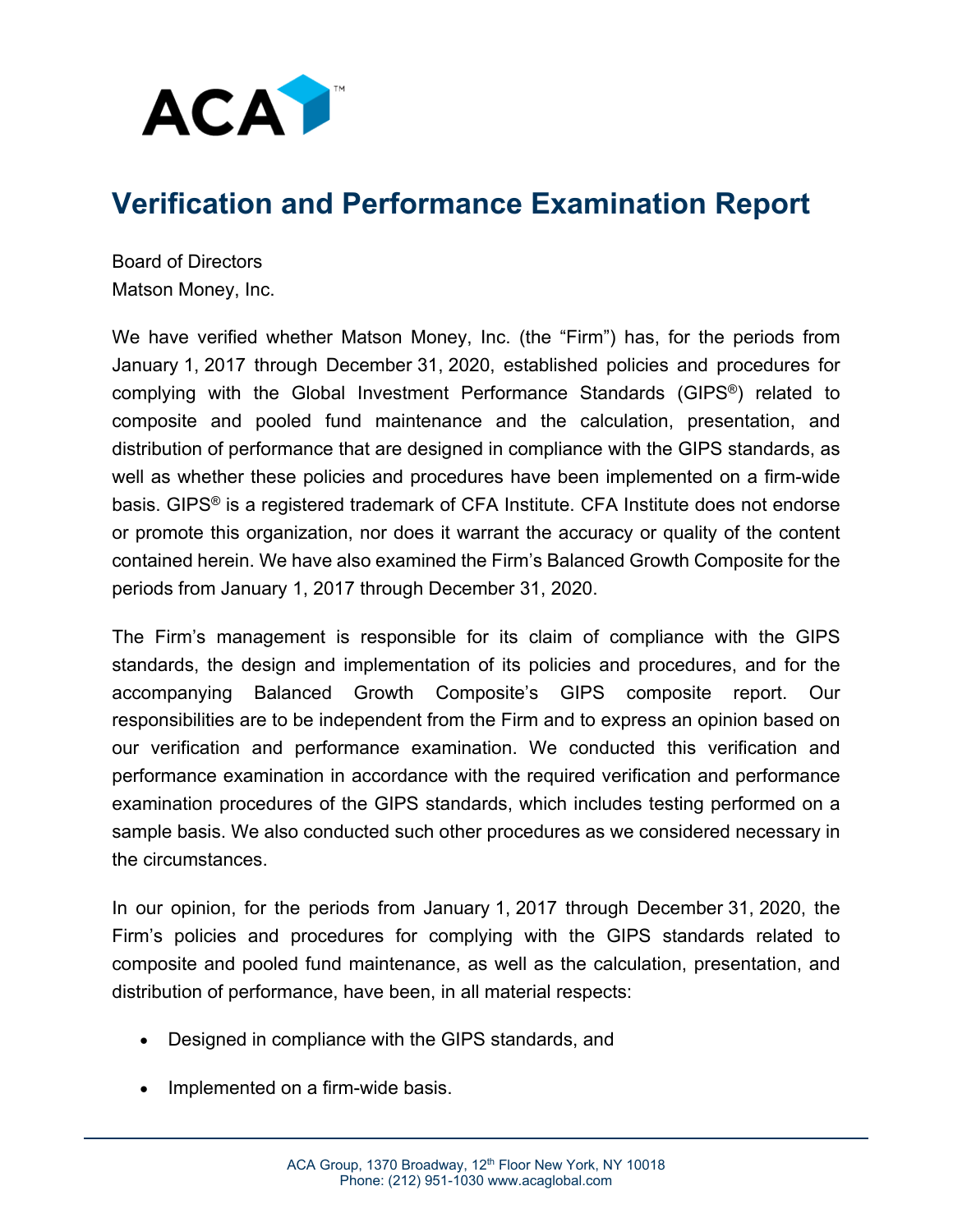

A verification covering the periods from January 1, 1999 through December 31, 2016 was performed by another verification firm, whose report expressed an unqualified opinion thereon.

Also, in our opinion, the Firm has, in all material respects:

- Constructed the Balanced Growth Composite and calculated the Balanced Growth Composite's performance for the periods from January 1, 2017 through December 31, 2020 in compliance with the GIPS standards; and
- Prepared and presented the accompanying Balanced Growth Composite's GIPS composite report for the periods from January 1, 2017 through December 31, 2020 in compliance with the GIPS standards.

A performance examination of the Firm's Balanced Growth Composite covering the periods from January 1, 1999 through December 31, 2016 was performed by another verification firm, whose report expressed an unqualified opinion thereon.

This report does not relate to or provide assurance on any specific performance report of the Firm other than the Firm's accompanying Balanced Growth Composite's GIPS composite report, or on the operating effectiveness of the Firm's controls or policies and procedures for complying with the GIPS standards.

ACA Group

ACA Group, Performance Services Division

September 16, 2021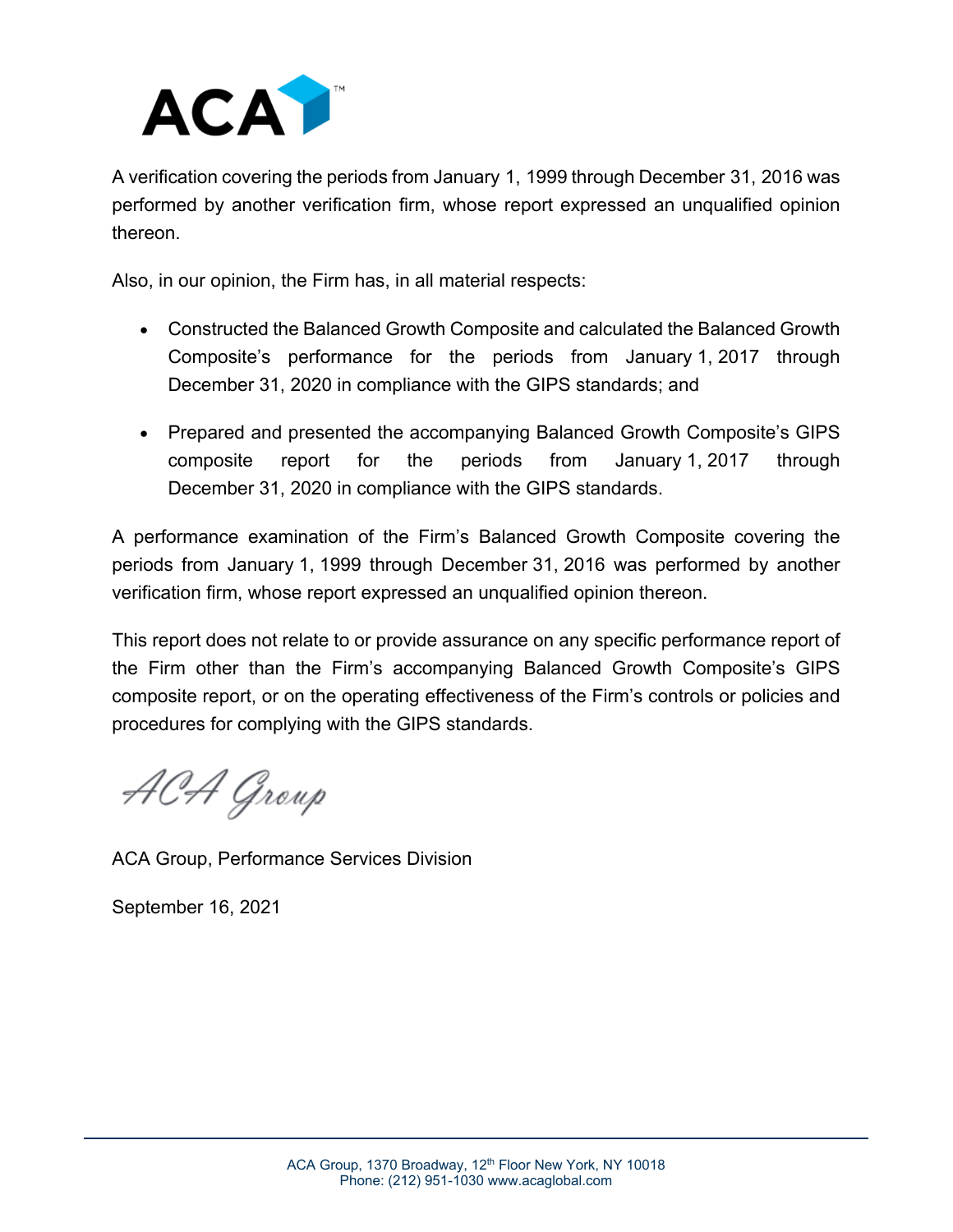### **Matson Money, Inc. BALANCED GROWTH COMPOSITE ANNUAL DISCLOSURE PRESENTATION**

|      | <b>Total Firm</b> | <b>Composite Assets</b> |                     |            | <b>Annual Performance Results</b> |                     |           |                   |
|------|-------------------|-------------------------|---------------------|------------|-----------------------------------|---------------------|-----------|-------------------|
| Year | Assets            | <b>USD</b>              | <b>Number</b><br>of | % of Non-  |                                   | Composite Composite | Bench-    | Composite         |
| End  | (millions)        | (millions)              | <b>Accounts</b>     | Fee-Paying | Gross                             | <b>Net</b>          | Mark      | <b>Dispersion</b> |
| 2020 | \$8,384           | \$3,667                 | 21,105              | 2.13%      | 5.99%                             | 5.00%               | 11.44%    | 0.82%             |
| 2019 | \$8,799           | \$3,935                 | 23,975              | 1.62%      | 12.75%                            | 11.69%              | 16.37%    | 0.98%             |
| 2018 | \$8,066           | \$3,782                 | 25,464              | 1.55%      | $-7.77%$                          | $-8.66%$            | $-4.63%$  | 1.11%             |
| 2017 | \$8,657           | \$3,981                 | 24,777              | 1.42%      | 10.67%                            | 9.59%               | 12.27%    | 1.26%             |
| 2016 | \$7,061           | \$3,249                 | 22,342              | 1.36%      | 9.05%                             | 7.95%               | 5.86%     | 0.94%             |
| 2015 | \$6,169           | \$2,852                 | 21,262              | 1.25%      | $-1.82%$                          | $-2.82%$            | 1.61%     | 0.33%             |
| 2014 | \$5,953           | \$2,692                 | 19,362              | 1.39%      | 1.32%                             | 0.25%               | 3.49%     | 0.33%             |
| 2013 | \$5,020           | \$2,149                 | 15,431              | 1.46%      | 15.81%                            | 14.53%              | 14.47%    | 1.82%             |
| 2012 | \$3,599           | \$1,444                 | 11,844              | 1.19%      | 10.71%                            | 9.40%               | 10.27%    | 1.15%             |
| 2011 | \$3,026           | \$1,161                 | 10,063              | 1.18%      | $-3.57%$                          | $-4.77%$            | $-0.44%$  | 0.80%             |
| 2010 | \$2,904           | \$977                   | 7,877               | 1.09%      | 11.91%                            | 10.44%              | 11.88%    | 1.03%             |
| 2009 | \$2,407           | \$640                   | 5,409               | 0.26%      | 19.03%                            | 17.27%              | 17.93%    | 0.97%             |
| 2008 | \$1,922           | \$504                   | 4,678               | 0.86%      | $-20.01%$                         | $-21.32%$           | $-19.73%$ | 0.96%             |
| 2007 | \$2,579           | \$595                   | 3,972               | 0.32%      | 5.91%                             | 4.20%               | 5.25%     | 0.73%             |
| 2006 | \$2,180           | \$517                   | 3,321               | 0.13%      | 13.94%                            | 12.07%              | 11.27%    | 0.62%             |
| 2005 | \$1,504           | \$379                   | 2,567               | 0.36%      | 7.68%                             | 5.88%               | 6.29%     | 0.52%             |
| 2004 | \$1,043           | \$272                   | 1,793               | 0.05%      | 12.52%                            | 10.73%              | 10.34%    | 0.92%             |
| 2003 | \$709             | \$204                   | 1,426               | 0.06%      | 24.04%                            | 21.93%              | 21.63%    | 1.24%             |
| 2002 | \$475             | \$131                   | 1,244               | 0.34%      | $-2.62%$                          | $-4.27%$            | $-4.78%$  | 0.97%             |
| 2001 | \$482             | \$128                   | 1,035               | 0.00%      | 2.37%                             | 0.64%               | $-1.08%$  | 0.50%             |
| 2000 | \$432             | \$114                   | 949                 | 0.00%      | 2.02%                             | 0.31%               | 0.12%     | 1.04%             |
| 1999 | \$403             | \$111                   | 965                 | 0.00%      | 12.24%                            | 10.29%              | 11.29%    | 2.07%             |
| 1998 | \$332             | \$70                    | 375                 | 0.24%      | 7.61%                             | 5.69%               | 12.34%    | 0.83%             |
| 1997 | \$315             | \$75                    | 305                 | 0.00%      | 9.13%                             | 7.15%               | 8.97%     | 0.39%             |

**Balanced Growth Composite** contains all discretionary Balanced Growth accounts that invest primarily in a balanced strategy, are moderate risk, and have a time horizon of three to five years. Composite does not include pooled fund accounts. For comparison purposes the composite is measured against a blend of the following indices; 40% Barclays Intermediate Government Credit Bond Index (1-10 year), 10% One Month T-Bills, 20% Standard & Poor's 500 Index, 10% Russell 2000 Index, 7.5% MSCI EAFE Index(netdiv), 12.5% MSCI EAFE Small Cap Index (net div), calculated monthly, prior to 2009 the benchmark was calculated quarterly. Prior to January 1, 2010 the composite benchmark exposure to MSCI EAFE Small Cap Index was represented by the price only index. Prior to June 30, 1996, the composite was measured against a different blend of indices, which was changed to more accurately represent the composite strategy. Additional information regarding the previous blended benchmark is available upon request. Beginning January 1, 1999, the minimum account size for this composite is \$1000. Prior to 1999, the number of accounts included in the composite is reported as the number of client relationships. A client relationship may be comprised of multiple portfolios. From 1999 forward, the number of accounts reflects the total number of separate portfolios.

Matson Money, Inc. ("Matson") is an independent SEC registered investment adviser. Matson Money is comprised of a bundled company retirement account platform and a standard fee only money management platform. A list of composite descriptions is available upon request.

Matson Money, Inc. claims compliance with the Global Investment Performance Standards (GIPS®) and has prepared and presented this report in compliance with the GIPS standards. The firm has been independently verified for the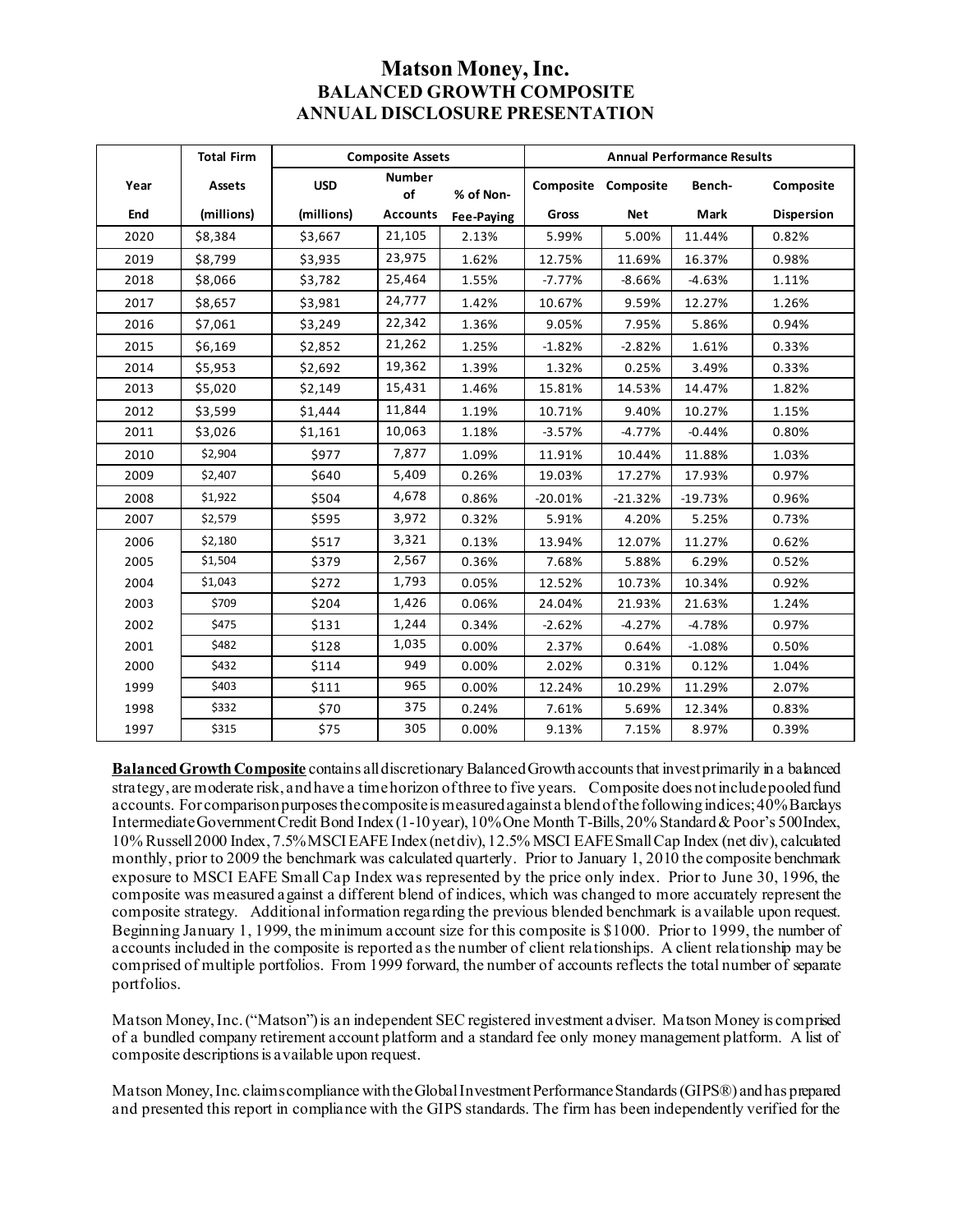#### **Matson Money, Inc. BALANCED GROWTH COMPOSITE ANNUAL DISCLOSURE PRESENTATION**

periods October 1, 1991 through June 30, 1996 by Berge & Company CPAs. Matson Money, Inc. has been independently verified by ACA Group, Performance Services Division ("ACA") from January 1, 2017 through December 31, 2020 and by Ashland Partners & Company, LLP ("Ashland") for the periods from January 1, 1999 through December 31, 2016. (ACA acquired Ashland's GIPS verification and performance practice effective June 2017.)

A firm that claims compliance with the GIPS standards must establish policies and procedures for complying with all the applicable requirements of the GIPS standards. Verification provides assurance on whether the firm's policies and procedures related to composite and pooled fund maintenance, as well asthe calculation, presentation, and distribution of performance, have been designed in compliance with the GIPS standards and have been implemented on a firmwide basis. The Balanced Growth Composite has had a performance examination for the periods January 1, 1999 through December 31, 2020. The verification and performance examination reports are available upon request.

Results are based on fully discretionary accounts under management, including those accounts no longer with the firm. Beginning July 1, 2002, composite policy requires the temporary removal of any portfolio incurring a client initiated significant cash inflow or outflow of 50% of portfolio's beginning asset value. The temporary removal of such an account occurs at the beginning of the month in which the significant cash flow occurs, and the account reenters the composite the month after the cash flow. Additional information regarding the treatment of significant cash flows is available upon request. Past performance is not indicative of future results.

The U.S. Dollar is the currency used to express performance. Returns are presented gross and net of management fees and include the reinvestment of all income. Net of fee performance was calculated using actual management fees. In addition to management fees and transaction costs, net of fee returns have been reduced by asset based custodial fees and other administrative fees. The annual composite dispersion presented is an asset-weighted standard deviation calculated for the accounts in the composite the entire year. The dispersion measure is calculated using portfolio gross -of-fee returns. Policies for valuing investments, calculating performance, and preparing GIPS reports are available upon request.

The investment management fee schedule, under the private account asset allocation program, for the composite is 2% on the first \$500 thousand, 1% on the next \$500 thousand, 0.75% on the next \$3 million, and 0.50% on the remainder. The investment management fee schedule, under the Matson fund program, for the composite is in the range of 1.40% to 0.25%, of which Matson Money receives none of this fee under this program. Actual investment advisoryfees incurred by clients may vary.

Matson Money, Inc. changed its name from Abundance Technologies in December 2009. Furthermore, Abundance Technologies, Inc. changed its name from Matrix Asset Allocation in September 2001.

Given the use of Mutual Funds and ETFs for client portfolios Matson Money's valuation policy is very basic and materially differs from the recommended hierarchy in the GIPS Valuation Principles, which pertain to more complex assets.

The Balanced Growth Composite was created October 1, 1991. The Balanced Growth Composite inception was October 1, 1991.

The 2020three-year annualized standard deviation for the Balanced Growth Composite Gross of Fees and Net of Fees were 12.46% and 12.39% compared to the benchmarks standard deviation of 10.05%. The 2019three-year annualized standard deviation for the Balanced Growth Composite Gross of Fees and Net of Fees were 7.00% and 6.93% compared to the benchmarks standard deviation of 5.86%. The 2018 three-year annualized standard deviation for the Balanced Growth Composite Gross of Fees and Net Of Fees were 6.29% and 6.31% compared to the benchmarks standard deviation of 5.55%. The 2017 three-year annualized standard deviation for the Balanced Growth Composite Gross of Fees and Net Of Fees were 5.64% and 5.64% compared to the benchmarks standard deviation of 5.04%. The 2016 three-year annualized standard deviation for the Balanced Growth Composite Gross of Fees and Net Of Fees were 6.24% and 6.30% compared to the benchmarks standard deviation of 5.53%. The 2015 three-year annualized standard deviation for the Balanced Growth Composite Gross of Fees and Net Of Fees were 6.03% and 5.98% compared to the benchmarks standard deviation of 5.46%. The 2014 three-year annualized standard deviation for the